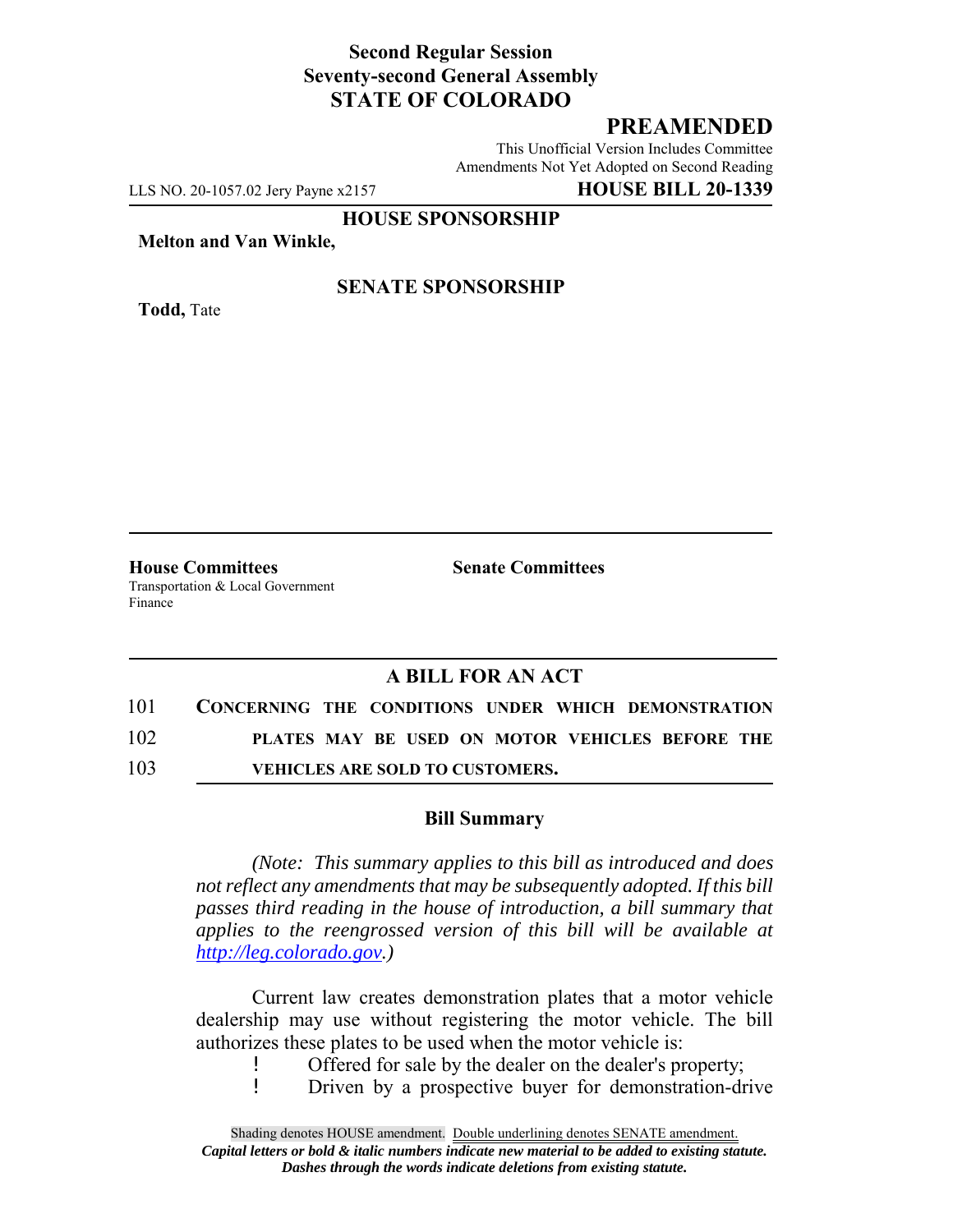purposes during normal business hours;

- ! Driven by a prospective buyer for demonstration-drive purposes outside of normal business hours if the prospective buyer has a letter from the dealer authorizing the buyer to operate the motor vehicle with the demonstration plates and the letter contains certain information; or
- ! Driven by a dealer employee, during normal business hours, to conduct legitimate dealership business; except that the authorization excludes tow vehicles, parts pickup or delivery vehicles, courtesy shuttle vehicles, rental vehicles, haulers, or vehicles bearing the dealer's name or advertisement, other than the small dealer badge normally affixed to the rear of vehicles or the license plate holders bearing the dealer's name.
- 1 *Be it enacted by the General Assembly of the State of Colorado:*
- 2 **SECTION 1.** In Colorado Revised Statutes, 42-3-116, **add** (7)(e) 3 as follows: 4 **42-3-116. Manufacturers or dealers.** (7) (e) A MOTOR VEHICLE 5 DEALER MAY DISPLAY A DEMONSTRATION PLATE ON A MOTOR VEHICLE 6 OWNED BY THE DEALER THAT IS: 7 (I) OFFERED FOR SALE BY THE DEALER ON THE DEALER'S 8 PROPERTY; 9 (II) DRIVEN BY A PROSPECTIVE BUYER FOR 10 DEMONSTRATION-DRIVE PURPOSES DURING NORMAL BUSINESS HOURS; 11 (III) DRIVEN BY A PROSPECTIVE BUYER FOR
- 12 DEMONSTRATION-DRIVE PURPOSES OUTSIDE OF NORMAL BUSINESS HOURS 13 IF:
- 14 (A) THE PROSPECTIVE BUYER HAS A LETTER, ELECTRONIC MAIL,OR 15 RECORD WITHIN THE VEHICLE FROM THE DEALER AUTHORIZING THE BUYER 16 TO OPERATE THE MOTOR VEHICLE WITH THE DEMONSTRATION PLATE 17 OUTSIDE OF NORMAL BUSINESS HOURS; AND